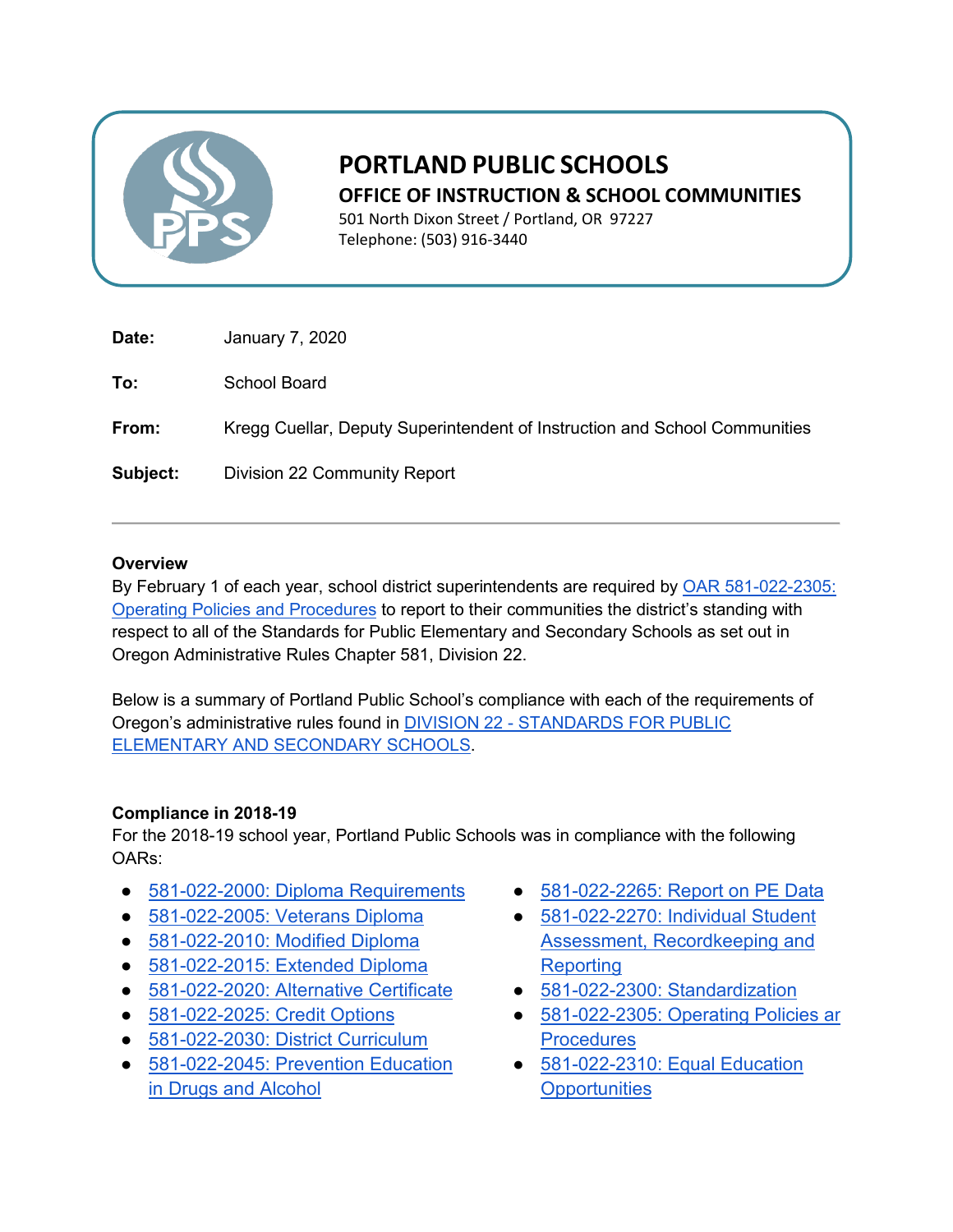- 581-022-2050: Human Sexuality **[Education](https://secure.sos.state.or.us/oard/viewSingleRule.action?ruleVrsnRsn=145221)**
- [581-022-2055: Career Education](https://secure.sos.state.or.us/oard/viewSingleRule.action?ruleVrsnRsn=246708)
- [581-022-2060: Comprehensive School](https://secure.sos.state.or.us/oard/viewSingleRule.action?ruleVrsnRsn=252976)  **[Counseling](https://secure.sos.state.or.us/oard/viewSingleRule.action?ruleVrsnRsn=252976)**
- 581-022-2100: [Administration of State](https://secure.sos.state.or.us/oard/viewSingleRule.action?ruleVrsnRsn=145236)  **[Assessments](https://secure.sos.state.or.us/oard/viewSingleRule.action?ruleVrsnRsn=145236)**
- 581-022-2110: Exception of Students [with Disabilities from State](https://secure.sos.state.or.us/oard/viewSingleRule.action?ruleVrsnRsn=145247)  **[Assessments](https://secure.sos.state.or.us/oard/viewSingleRule.action?ruleVrsnRsn=145247)**
- 581-022-2115: Assessment of [Essential Skills](https://secure.sos.state.or.us/oard/viewSingleRule.action?ruleVrsnRsn=145251)
- 581-022-2120: Essential Skill [Assessments for English Language](https://secure.sos.state.or.us/oard/viewSingleRule.action?ruleVrsnRsn=258158)  **[Learners](https://secure.sos.state.or.us/oard/viewSingleRule.action?ruleVrsnRsn=258158)**
- 581-022-2130: Kindergarten **[Assessment](https://secure.sos.state.or.us/oard/viewSingleRule.action?ruleVrsnRsn=145259)**
- 581-022-2205: Policies on Reporting [of Child Abuse](https://secure.sos.state.or.us/oard/viewSingleRule.action?ruleVrsnRsn=250439)
- [581-022-2210: Anabolic Steroids and](https://secure.sos.state.or.us/oard/viewSingleRule.action?ruleVrsnRsn=145263)  [Performance Enhancing Substances](https://secure.sos.state.or.us/oard/viewSingleRule.action?ruleVrsnRsn=145263)
- 581-022-2215: Safety of School Sports - [Concussions](https://secure.sos.state.or.us/oard/viewSingleRule.action?ruleVrsnRsn=145265)
- [581-022-2220: Health Services](https://secure.sos.state.or.us/oard/viewSingleRule.action?ruleVrsnRsn=145269)
- 581-022-2223: Healthy and Safe [Schools Plan](https://secure.sos.state.or.us/oard/viewSingleRule.action?ruleVrsnRsn=257456)
- 581-022-2225: Emergency Plans and [Safety Programs](https://secure.sos.state.or.us/oard/viewSingleRule.action?ruleVrsnRsn=145271)
- 581-022-2230: Asbestos Management [Plans](https://secure.sos.state.or.us/oard/viewSingleRule.action?ruleVrsnRsn=145274)
- 581-022-2250: District Improvement [Plan](https://secure.sos.state.or.us/oard/viewSingleRule.action?ruleVrsnRsn=145276)
- 581-022-2255: School and District [Performance Report Criteria](https://secure.sos.state.or.us/oard/viewSingleRule.action?ruleVrsnRsn=145277)
- [581-022-2260: Records and Reports](https://secure.sos.state.or.us/oard/viewSingleRule.action?ruleVrsnRsn=145284)
- 581-022-2315: Special Education for [Children with Disabilities](https://secure.sos.state.or.us/oard/viewSingleRule.action?ruleVrsnRsn=145304)
- 581-022-2320: Required Instructiona [Time](https://secure.sos.state.or.us/oard/viewSingleRule.action?ruleVrsnRsn=250536)
- [581-022-2325: Identification of](https://secure.sos.state.or.us/oard/viewSingleRule.action?ruleVrsnRsn=145311)  [Academically Talented and](https://secure.sos.state.or.us/oard/viewSingleRule.action?ruleVrsnRsn=145311)  [Intellectually Gifted Students](https://secure.sos.state.or.us/oard/viewSingleRule.action?ruleVrsnRsn=145311)
- [581-022-2330: Rights of Parents of](https://secure.sos.state.or.us/oard/viewSingleRule.action?ruleVrsnRsn=256781)  [TAG Students](https://secure.sos.state.or.us/oard/viewSingleRule.action?ruleVrsnRsn=256781)
- [581-022-2335: Daily Class Size](https://secure.sos.state.or.us/oard/viewSingleRule.action?ruleVrsnRsn=145317)
- [581-022-2345: Auxiliary Services](https://secure.sos.state.or.us/oard/viewSingleRule.action?ruleVrsnRsn=145322)
- [581-022-2350: Independent](https://secure.sos.state.or.us/oard/viewSingleRule.action?ruleVrsnRsn=145324)  [Adoptions of Instructional Materials](https://secure.sos.state.or.us/oard/viewSingleRule.action?ruleVrsnRsn=145324)
- [581-022-2360: Postponement of](https://secure.sos.state.or.us/oard/viewSingleRule.action?ruleVrsnRsn=145340)  [Purchase of State-Adopted](https://secure.sos.state.or.us/oard/viewSingleRule.action?ruleVrsnRsn=145340)  [Instructional Materials](https://secure.sos.state.or.us/oard/viewSingleRule.action?ruleVrsnRsn=145340)
- [581-022-2370: Complaint Procedure](https://secure.sos.state.or.us/oard/viewSingleRule.action?ruleVrsnRsn=256782)
- [581-022-2400: Personnel](https://secure.sos.state.or.us/oard/viewSingleRule.action?ruleVrsnRsn=145344)
- [581-022-2405: Personnel Policies](https://secure.sos.state.or.us/oard/viewSingleRule.action?ruleVrsnRsn=145347)
- 581-022-2410: Teacher and [Administrator Evaluation and Suppor](https://secure.sos.state.or.us/oard/viewSingleRule.action?ruleVrsnRsn=145351)t
- [581-022-2415: Core Teaching](https://secure.sos.state.or.us/oard/viewSingleRule.action?ruleVrsnRsn=145357)  **[Standards](https://secure.sos.state.or.us/oard/viewSingleRule.action?ruleVrsnRsn=145357)**
- [581-022-2420: Educational](https://secure.sos.state.or.us/oard/viewSingleRule.action?ruleVrsnRsn=145359)  Leadership - [Administrator Standard](https://secure.sos.state.or.us/oard/viewSingleRule.action?ruleVrsnRsn=145359)
- [581-022-2430: Fingerprinting of](https://secure.sos.state.or.us/oard/viewSingleRule.action?ruleVrsnRsn=145362)  [Subject Individuals in Positions not](https://secure.sos.state.or.us/oard/viewSingleRule.action?ruleVrsnRsn=145362)  [Requiring Licensure as Teachers,](https://secure.sos.state.or.us/oard/viewSingleRule.action?ruleVrsnRsn=145362)  [Administrators, Personnel Specialist](https://secure.sos.state.or.us/oard/viewSingleRule.action?ruleVrsnRsn=145362)  [School Nurses](https://secure.sos.state.or.us/oard/viewSingleRule.action?ruleVrsnRsn=145362)
- 581-022-2445: Universal Screening [for Risk Factors of Dyslexia](https://secure.sos.state.or.us/oard/viewSingleRule.action?ruleVrsnRsn=251498)
- 581-022-2505: Alternative Education **[Programs](https://secure.sos.state.or.us/oard/viewSingleRule.action?ruleVrsnRsn=145376)**

# **Compliance Plans**

For each rule reported as out of compliance in 2018-19, the following provides an explanation as to why PPS was out of compliance and the proposed corrective action plan to come into compliance by the beginning of the 2020-21 school year.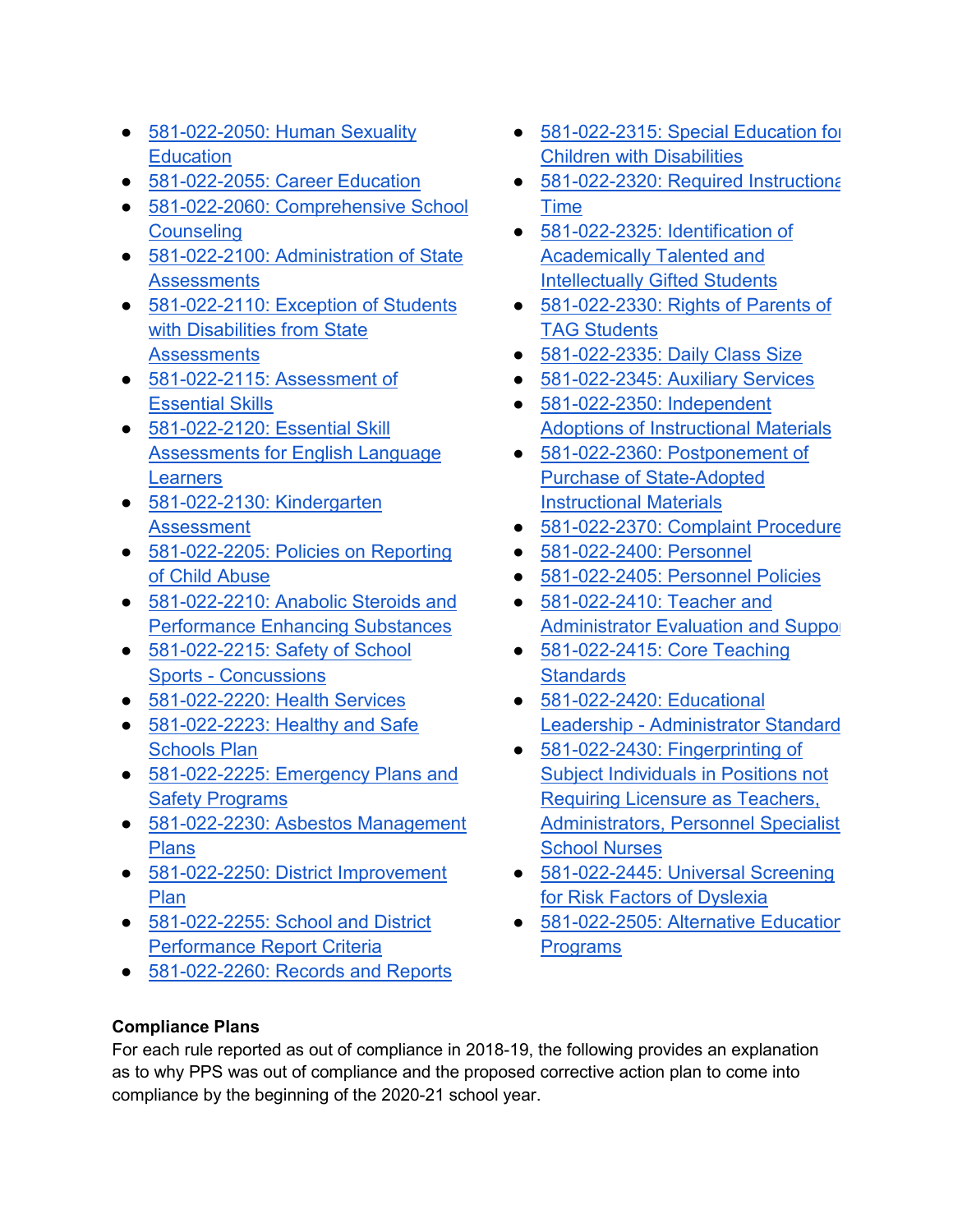## [581-022-2340: Media Programs](https://secure.sos.state.or.us/oard/viewSingleRule.action?ruleVrsnRsn=145320)

#### **Current state:**

The district has directed schools to keep libraries open full time. K-5, K-8 and 6-8 schools are allocated a half-time certified media specialist and half-time library assistant. Schools that are 80% or more historically underserved are allocated a full-time media specialist. High Schools are allocated a full-time media specialist. Some schools add additional funding to increase their media specialist and/or library assistant to full-time.

#### **Work currently underway towards compliance:**

As a part of the Office of Teaching and Learning (OTL) strategic planning process, the Humanities department will develop an integrated service delivery plan for library services that will ensure comprehensive, equitable library programing in all of our schools. Additionally, this plan will recommend teacher-librarians administer library services that are part of a comprehensive literacy system. The library standards will be integrated into our Guaranteed and Viable Curriculum (GVC), our standards based curriculum. This plan will provide for OTL to guide the development of a standardized approach to library services across all of our schools.

#### **Specific project goals for compliance:**

Align Oregon's School Library Standards and the associated K-14 learning goals with Common Core State Standards (CCSS) and our GVC framework

- Provide monthly opportunities for librarians to map a scope and sequence for library instruction, technology integration, and STEAM support
- Articulate a staffing model that provides equitable library services for students in buildings with respect to size, level, and demographics
- Update librarian job descriptions to reflect teaching and learning expectations
- Continue developing collection guidelines to augment current collections
- Develop a process for managing allocated library resources centrally

#### [81-022-2355: Instructional Materials Adoption](https://secure.sos.state.or.us/oard/viewSingleRule.action?ruleVrsnRsn=145335)

PPS is out of sequence in materials adoptions for math, science, and ELD. The district is implementing a guaranteed and viable curriculum, K - 12, including a scope and sequence for every content area and grade level. It has been critical to first establish the scope and sequence for our GVC prior to moving ahead with the adoption of new materials. For the 2018-19 school year, the district was out-of-compliance with K-12 mathematics, K-5 science, and K-5 ELD. Bridges Math K - 5 was adopted in 2011; Connected Math, grades 6 - 8, was adopted in 2009; and College Preparatory Math, grades 9 - 12, was adopted in 2005. During the 2019-20 school year, an Instructional Framework will be completed for mathematics and science, as informed by the guaranteed and viable curriculum and their scope and sequences. This framework will help us to determine whether to submit an independent adoption or move towards State